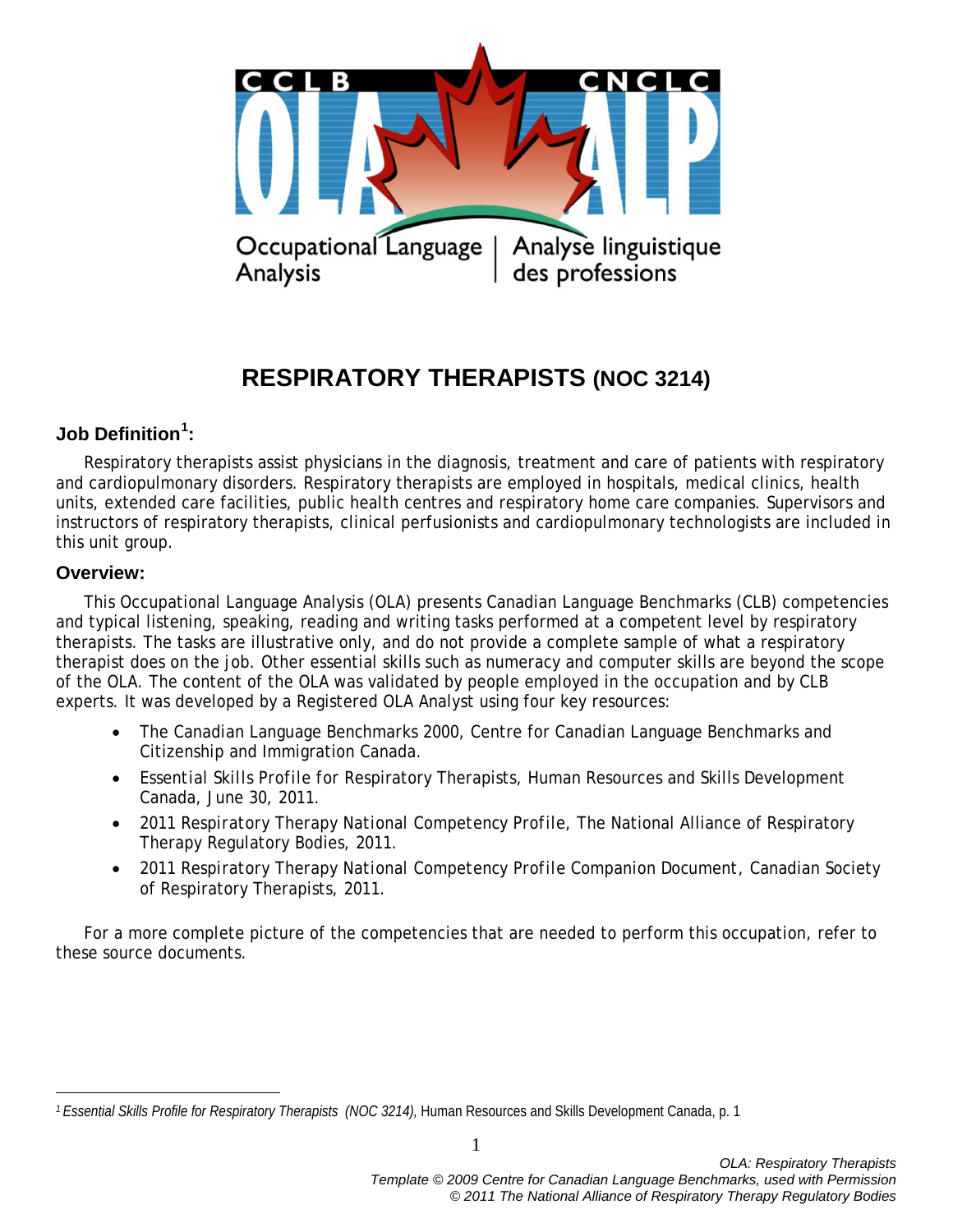### **How to Read this Occupational Language Analysis:**

The titles, numbers and sequence of categories are based on the *Canadian Language Benchmarks 2000*, which address four major skill areas Speaking, Listening, Reading and Writing. CLB competencies (language descriptors) are entered at the left margin and followed by a number indicating the benchmark level (1 – 12) for each competency. Sample occupational tasks (work/task descriptors)drawn from the Essential Skills Profile or the National Occupational Standards are indented and italicized underneath each competency and referenced to their source, as follows:

| <b>Task Source</b>                                                 | Reference                                          | Example                                                             |
|--------------------------------------------------------------------|----------------------------------------------------|---------------------------------------------------------------------|
| <b>Essential Skills Profile</b>                                    | $ES +$ the first letters of the profile<br>section | (ES-DU) = Essential Skills Profile, Document Use section            |
| <b>National Competency</b><br>Profile                              | $NCP + section + subsection$                       | (NCP-1.1) = National Competency Profile, Section 1;<br>Subsection 1 |
| <b>National Competency</b><br><b>Profile Companion</b><br>Document | $NCPCD + page$ number + code                       | (NCPCD-25-P1.1.1) = Companion Document-page 25, task<br># P1 1 1    |

#### **Comparative Ratings:**

The following chart compares typical and most complex essential skills ratings for respiratory therapists, based on the Essential Skills Profile, to the corresponding range of CLB ratings, as suggested in *Relating Canadian Language Benchmarks to Essential Skills: A Comparative Framework[2](#page-1-0)* . These are general ranges and there may be some language tasks that fall outside of this range. Just to point out for learning:

| Skill Area | <b>Typical</b>          |            | <b>Most Complex</b>     |            |  |
|------------|-------------------------|------------|-------------------------|------------|--|
|            | <b>Essential Skills</b> | <b>CLB</b> | <b>Essential Skills</b> | <b>CLB</b> |  |
| Speaking   | 1 - 3                   | $5 - 10$   |                         | $9 - 10$   |  |
| Listening  | 1 - 3                   | 5 - 10     |                         | $9 - 10$   |  |
| Reading    | $2 - 4$                 | $6 - 10$   | $3 - 4$                 | $7 - 10$   |  |
| Writing    | 1 - 3                   | $4 - 8$    |                         | 8          |  |

### **Common Conditions of Communication:**

| Condition | Description                                                                                                                                                                                                                                     |  |
|-----------|-------------------------------------------------------------------------------------------------------------------------------------------------------------------------------------------------------------------------------------------------|--|
| Purpose   | locating, collecting, monitoring, interpreting data; establishing and following<br>schedules; taking and giving directions; consulting; advising/explaining/teaching;<br>creating and maintaining records; reporting; invoicing                 |  |
| Audience  | patients/clients; families; supervisors; co-workers; medical personnel<br>$\overline{\phantom{a}}$                                                                                                                                              |  |
| Context   | hospitals, clinics, health units, extended care facilities, public health centres and<br>$\sim$<br>respiratory home care companies where the situation can range from quiet, calm and<br>routine to dynamic, unpredictable emergency situations |  |
| Topic     | specialized, technical and detailed; predictable and routine to unpredictable and fast<br>paced; often concrete and sequential                                                                                                                  |  |
| Mode      | face-to-face; by phone; via computer; videoconferencing; public address systems;<br>$\sim$<br>pagers                                                                                                                                            |  |

<span id="page-1-0"></span><sup>2</sup> *Relating Canadian Language Benchmarks to Essential Skills: A Comparative Framework*; Centre for Canadian Language Benchmarks, 2005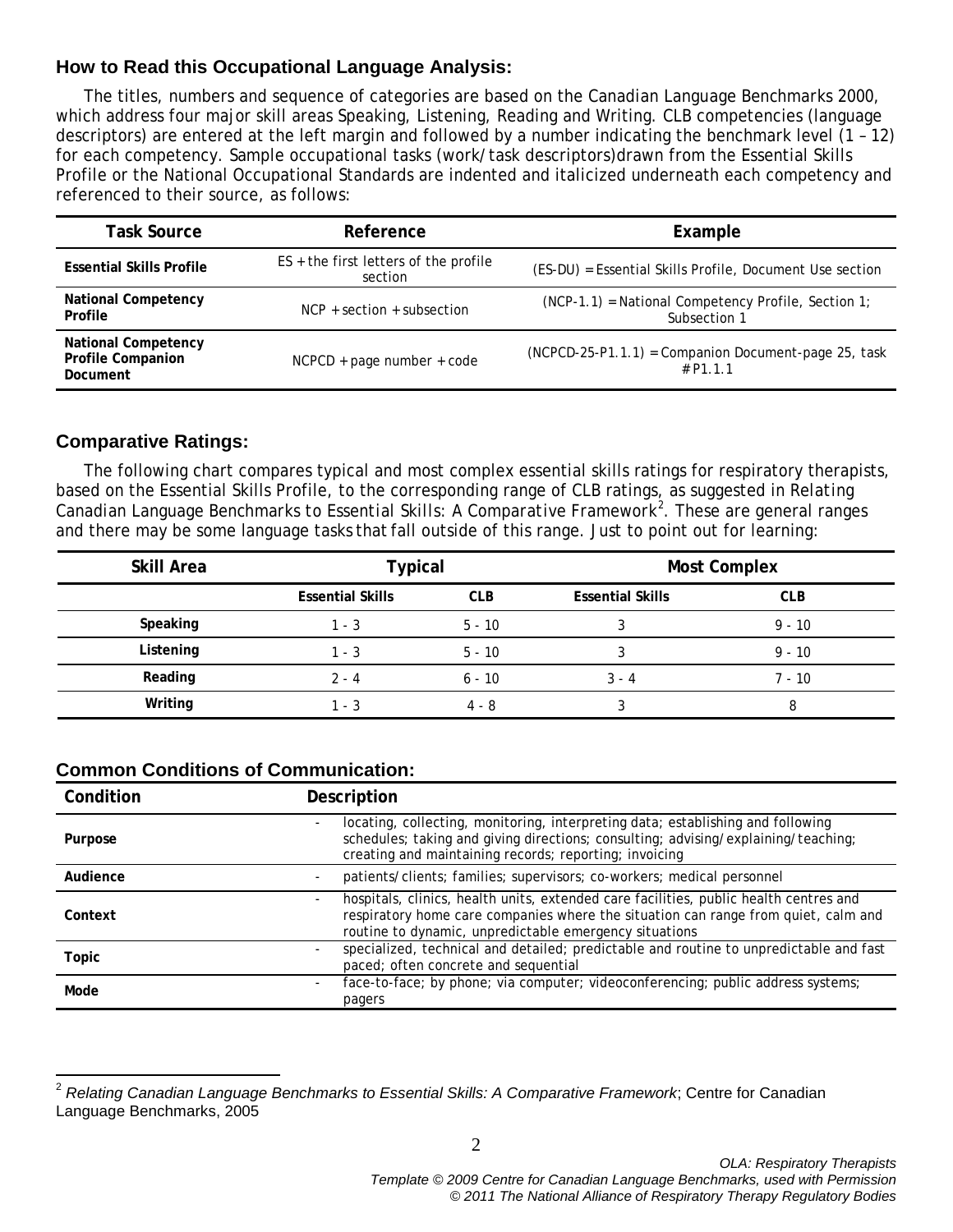### **I. Social Interaction**

## **Interpersonal Competencies**

**Greet, introduce self and ask about the other person. (CLB 3)**

- *speak to patients' families (ES-OC)*
- **Open, maintain and close a short routine formal conversation. (CLB 6)**

*use professional and respectful language (NCP-1.1)* 

## **Respond to a minor conflict or complaint. (CLB 8)**

- *speak to department heads of care units to resolve conflicts involving patient care and services (EC-OC)*
- *employ conflict resolution strategies in a clinical setting (NCPCD-28-P2.8.4)*

### **Comfort and reassure a person in distress. (CLB 8)**

 *may speak to family members during cessation of life support. They reassure family members and confirm that their loved ones are not experiencing discomfort. (ES-OC)* 

## **Conversation Management**

### **Indicate non-comprehension. (CLB 5)**

- *ask their supervisors for clarification (when observing) demonstrations of equipment and new procedures such as property ventilating newborns (ES-OC)*
- **Use a number of strategies to keep the conversation going: hold the floor; resume after interruption; change topic. (CLB 7)** *minimize communication barriers (NCPCD-27-P2.1.3)*

**Manage conversation. Check comprehension. (CLB 8)**

- *validate the patient and/or caregivers comprehension of the instructions (NCPCD-36-P7.1.4)*
- **Contribute to/co-manage a discussion or debate in a small formal group (work meeting, seminar). (CLB 9)**
	- *participate in a formal discussion about work processes or product improvement (ES-WWO)*

## **Phone Competencies**

**Take phone messages with three to five details. (CLB 6)**

*(use) a telephone (ES-OC)*

## **II. Instructions**

**Give a set of instructions dealing with simple daily actions and routines where the steps are not presented as a point-form sequence of single clauses. (CLB 6)**

- *orient new employees (ES-WWO)*
- *orient students and new staff (NCP-5.7)*

**Give clear instructions and directions related to moderately complex familiar technical and non-technical tasks. (CLB 7)**

- *provide (patients) with instructions. For example, they… provide patients with pre-test instructions and inquire about their comfort levels during cardiopulmonary function tests. Respiratory therapists provide instructions on safe use of home oxygen equipment and explain medical disorders for which patients are receiving treatment. (ES-OC)*
- *explain the purpose and process for sputum induction (NCPCD-43-P10.1.1)*
- *inform non-ventilated patient and caregivers with respect to transport procedure and care during out-of-hospital transfer (NCPCD-71-P14.15.5)*
- *prepare patient for: ECG recording and/or monitoring (NCPCD-74-16.1.6); evaluation of pulmonary mechanics (NCPCD-76- 17.1.7); flow/volume measurement (NCPCD-77-17.3.10); lung volume, airway resistance and conductance measurement by body plethysmography (NCPCD-77-17.4.7); FRC measurement (NCPCD-78-17.5.6); pulmonary diffusion capacity measurement (NCPCD-78-17.6.6); bronchoprovocation testing (NCPCD-78-17.7.7) (etc.)*
- *prepare/teach the patient for peak flow measurement in a clinical setting (NCPCD-79-17.11.4)*
- **Give/pass on instructions about an established familiar process or procedure (technical and non-technical). (CLB 8)**
	- *assign specific tasks to team members (ES-JTP)*
	- *inform other workers or demonstrate to them how tasks are performed (ES-WWO)*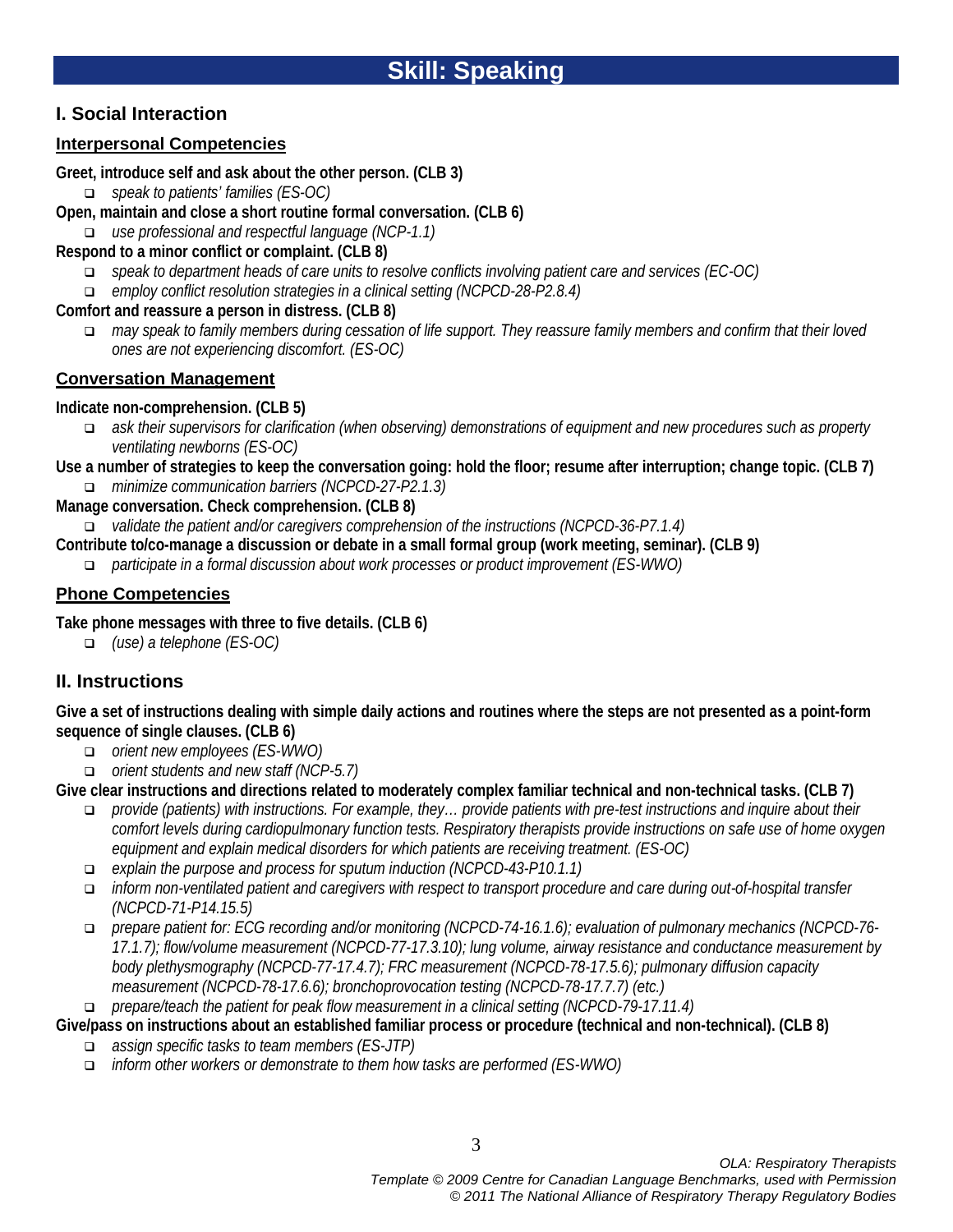**Give clear, detailed oral information to someone to carry out complex multi-step instructions for a familiar technical/nontechnical process. (CLB 9)**

*explain [the process of physical respiratory] assessment to patients (NCPCD-38-P8.2.9)* 

## **III. Suasion (Getting Things Done)**

**Request, accept or reject goods or services, assistance or offer in a service or sales situation. (CLB 4)**

 *collect payment from clients. For example, respiratory therapists employed by oxygen supply companies may collect payment and provide change for deliveries of oxygen therapy equipment and supplies. (ES-NU)* 

**Make a simple formal suggestion; provide reason. (CLB 6)**

- *make suggestions on improving work processes (ES-WWO)*
- *recommend course of action [related to medication] (NCPCD-41-9.5.3)*

**Make an extended suggestion on how to solve an immediate problem or make an improvement. (CLB 7)**

- *(speak with) uncooperative patients. For example respiratory therapists encounter patients who refuse to wear equipment (ES-PS)*
- *explain the function of the equipment and suggest adjustments that can be made to make wearing equipment such as masks more comfortable (ES-PS)*

## **IV. Information**

## **Presentations**

**Describe a moderately complex process. (CLB 7)**

*use recognized medical terminology (NCP-2.4)* 

**Give a presentation to describe and explain a complex structure, system or process based on research. Use a diagram to support the explanations. (CLB 8)**

- *provide cardio-respiratory education to patients/clients, family members community advocates and/or other healthcare professionals (NCP-7.1)*
- *teach incentive spirometry (NCP-10.12)*
- *share research findings [with colleagues] (NCPCD-36-P6.2.4)*
- *promote and teach tobacco smoking cessation (NCPCD-37-P7.2.3)*
- *describe potential complications associated with the administration of substances [e.g., drugs, fluids] by inhalation (NCPCD-41-P9.8.6); by injection (NCPCD-42-9.9.4); by instillation including monitoring of patient response (NCPCD-42-9.10.4); by infusion (NCPCD-42-9.11.3)*

## **Interaction One-on-One**

**Ask for and provide information related to routine daily activities (e.g., personal, family, others, work). (CLB 5)**

- *discuss ongoing work with co-workers. For example, they provide their shift replacements with updates on patients and their care plans. They inform their co-workers of malfunctioning equipment and possible resolutions. They discuss shift and appointment coverage and general work schedules. (ES-OC)*
- *(work) with home care companies [to] plan their days and tasks to complete pre-scheduled appointments (ES-JTP)*

**Ask for and provide detailed information related to personal needs, varied daily activities and routine work requirements. (CLB 7)**

- *discuss medical conditions with patients … for example, (respiratory therapists) interview patients to gather health histories and understand their symptoms (ES-OC)*
- *explain [process of physical respiratory] assessment to patient (NCPCD-38-P8.2.9)*
- *instruct patient on: assisted cough maneuvers and monitor application in a clinical setting (NCPCD-45-P10.10.2); effective secretion clearance techniques (NCPCD-45-P10.11.3); applying effective breathing techniques (NCPCD-45-P10.11.6); using incentive spirometry (NCPCD-46-P10.12.3);*
- *instruct patients ready for speech therapy in a clinical setting (NCPCD-54-P11.31.3)*

#### **Ask for and/or provide detailed information related to personal needs, varied daily activities and routine work requirements. (CLB 8)**

*inform (surgeons and anesthesiologists) of vital sign readings and flow rates (ES-OC)*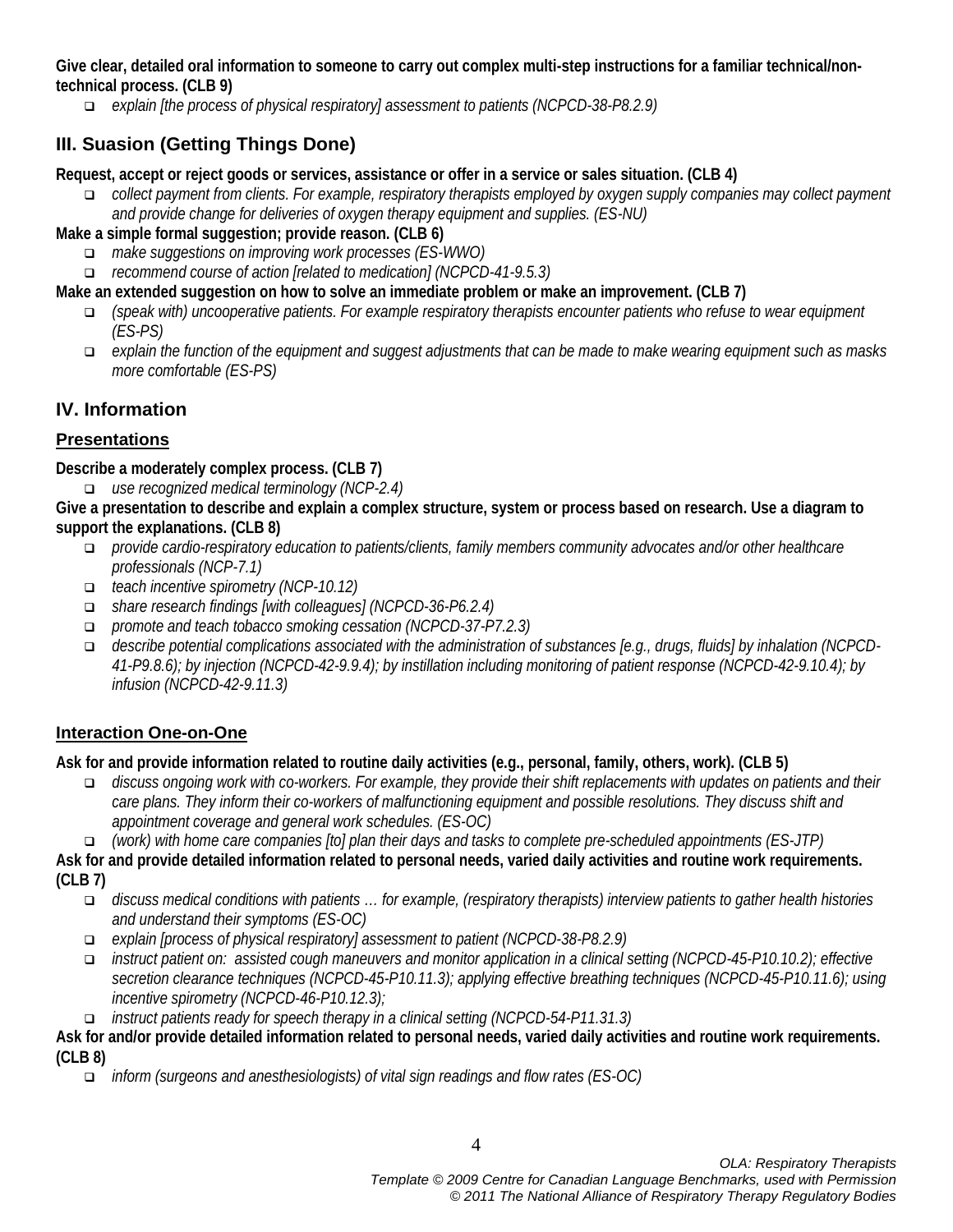**Provide, obtain and discuss detailed complex information and opinions with individuals in order to coordinate teamwork assignments/tasks. (CLB 9)**

 *discuss medical diagnoses and patient care with other health professionals. For example, respiratory therapists speak to other medical practitioners about patients' assessments, test requisitions and results, and treatment protocols. They seek clarification of treatment orders such as care for patients who have 'do not resuscitate' orders. (ES-OC)* 

**Provide, obtain and discuss detailed complex information and opinions with an individual in a peer or superior relationship in order to coordinate work train in established procedures, delegate, solve a problem or conflict, or make a decision. (CLB 10)**

*speak to department heads of care units to resolve conflicts involving patient care and service (ES-OC)* 

#### **Interaction in a Group**

**Participate in a small group discussion. (CLB 5)**

- *apply effective verbal communication skills in a clinical setting (NCPCD-27-P2.1.4)*
- *utilize effective non-verbal communication techniques in a clinical setting (NCPCD-27-P2.1.9)*

**Participate in a small group discussion/meeting on non-personal familiar topics and issues: express opinions, feelings, obligation, ability, certainty. (CLB 6)**

- *participate in role-playing exercises based on self-appraisal in a simulated context (NCPCD-26-P1.7.3)*
- *participate in the orientation for students and new staff to a respiratory care department in a clinical setting (NCPCD-35- P5.7.2)*
- *demonstrate effective team interaction and communication during resuscitation (NCPCD-73-15.4.9)*

**Participate in a small group discussion/meeting: express opinions and feelings; qualify opinion, express reservations, approval and disapproval. (CLB 7)**

- *work as members of multi-disciplinary teams in a coordinated effort to manage the ongoing health of patients. They work with physicians, their supervisors and other medical personnel to ensure patients are tested and treated for various types of cardiopulmonary diseases. (ES-WWO)*
- *participate in professional consultations in a multidisciplinary and/or interdisciplinary health care system (NCP-2.6)*
- *participate in institutional/organizational and/or professional body/association meetings/committees (NCP-5.2)*
- *participate in community health programs (NCP-7.3)*
- *communicate your assessment findings with the team on a ongoing basis in a clinical setting (NCPCD-73-15.5.4)*

**Participate in a debate/discussion/meeting on an abstract familiar topic or issue. (CLB 8)**

*participate as a patient advocate in a clinical setting (NCPCD-37-P7.4.2)*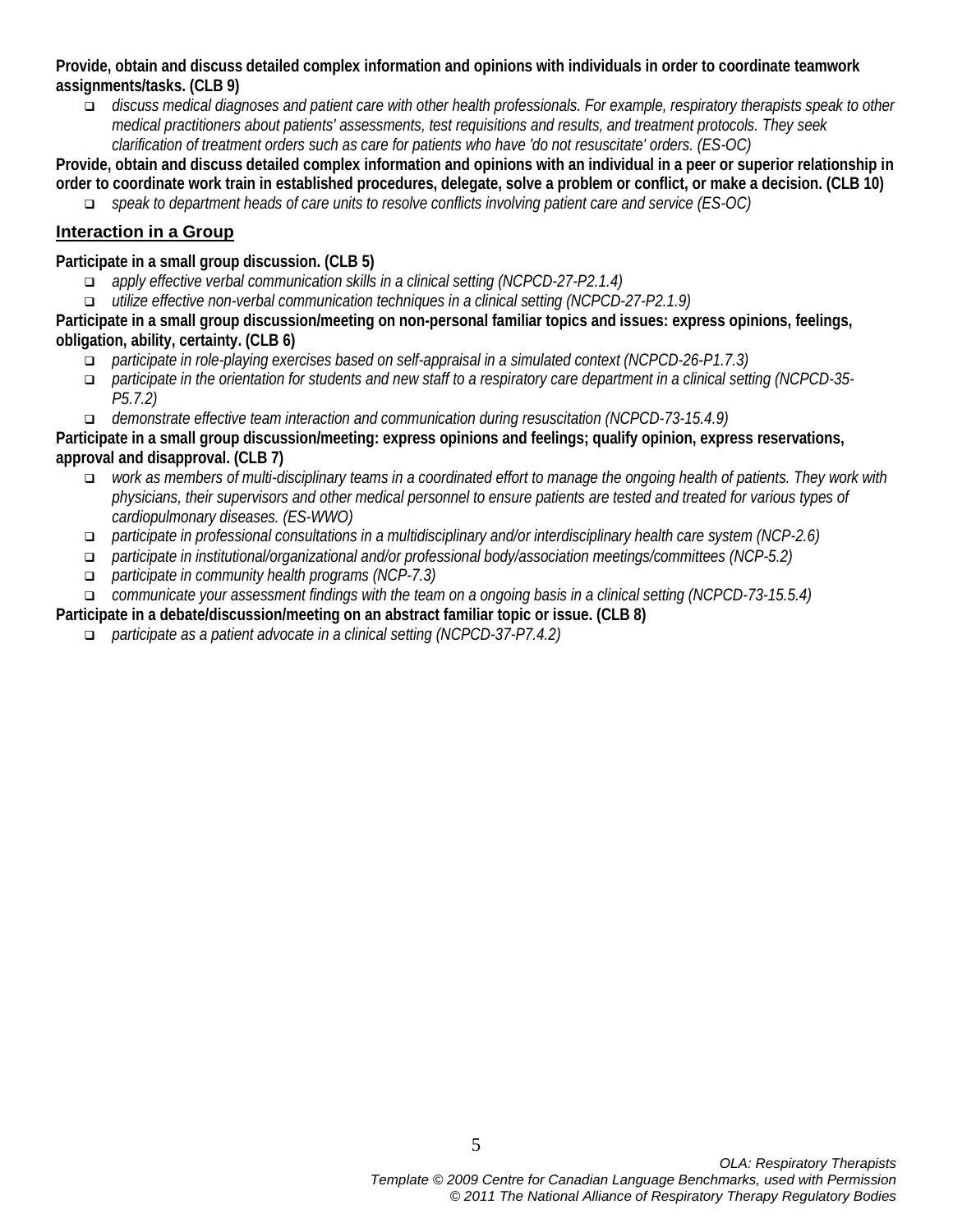### **I. Social Interaction**

**Identify verbal and non-verbal details of social exchanges, including styles of greetings, leave-taking and introductions. (CLB 3)**

*demonstrate effective…nonverbal communication skills (NCP-2.1)* 

## **II. Instructions**

**Understand a range of spoken everyday instructions on step by step procedures. (CLB 5)**

- *receive instructions and directions from supervisors and managers (ES-OC)*
- *receive and transcribe verbal orders (NCP-2.9)*

**Follow an extended set of multi-step instructions on technical and non-technical tasks for familiar processes or procedures. (CLB 8)**

*receive directions from surgeons and anesthesiologists before and during surgical procedures (ES-OC)*

## **III. Suasion (Getting Things Done)**

**Demonstrate comprehension of factual details and some inferred meanings in simple advice and suggestions, announcements and commercials. (CLB 5)**

 *listen to hospital paging systems. For example, they listen to emergency code calls to determine the nature of emergencies. (ES-OC)* 

**Demonstrate comprehension of details and speaker's purpose in suggestions, advice, encouragements and requests. (CLB 6)**

*employ active listening techniques in a clinical setting (NCPCD-27-P2.3.3)* 

## **IV**. **Information**

**Identify main ideas, supporting details, statements and examples in a descriptive or narrative presentation, or in a group interaction (e.g., meeting, discussion). (CLB 6)**

- *(learn)…on the job and through interactions with co-workers and supervisors; through training offered in the workplace (ES-CL)*
- *participate in professional development/continuing education activities during clinical stage (NCPCD-26-1.6.4)*

**Identify facts, opinions and attitudes in conversations about abstract and complex ideas on a familiar topic. (CLB 8)** 

 *conduct a comprehensive patient/client history (e.g., environmental, resources, equipment, safety, home evaluation, occupational evaluation, psycho-social, familial and medical history) (NCP-8.1)*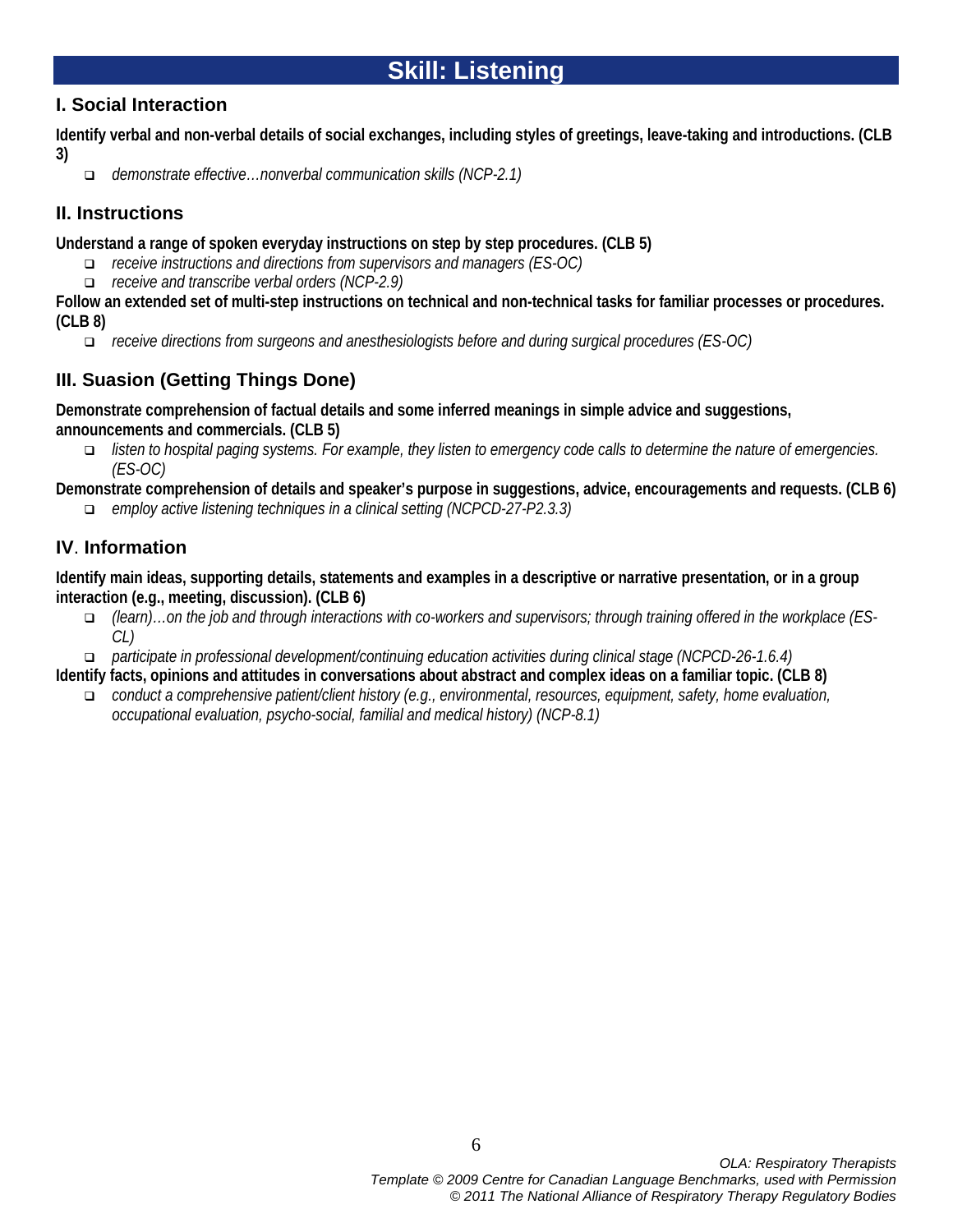### **I. Social Interaction Texts**

*No communication tasks for this category were found in the source documents. These tasks may, in fact, exist for this occupation and will require individual assessment in each work context.*

### **II. Instructions**

**Follow a set of common everyday instructions (up to 10 steps) when not presented completely in point form: sequence/order must be inferred. (CLB 6)**

 *read…e-mail which describe special techniques surgeons intend to use for upcoming surgical procedures and messages from anaesthesiologists about the equipment they require (ES-RT)*

#### **Follow coherent extended instructional directions. (CLB 8)**

- *read equipment, policy and procedure manuals. For example, they read manuals for new equipment to understand operating and troubleshooting procedures. They may use this information to prepare learning guides and training materials for the equipment. (ES-RT)*
- *[read and] adhere to professional medical, legal, and ethical guidelines/regulations (NCP-1.4)*
- *[read and] adhere to institutional/organizational policies and procedures (NCP-1.5)*
- *[read and] adhere to quality control/assurance guidelines (NCP-4.2)*
- *[read and] adhere to Canadian Standards Association (CSA) standards for medical equipment;…Department of Transportation/Transport Canada regulations for cylinders and medical gases;…institutional/organizational disaster and mass casualty plan (NCP-4.10)*
- *[read and] adhere to professional medical, legal, and ethical guidelines/regulations (NCPCD-26-E1.4)*

### **III. Business/Service Texts**

**Find information in formatted texts: forms, tables, schedules, directories. (CLB 4)**

*confirm shift times and operating room assignments on staffing schedules (ES-DU)* 

**Identify factual details and some inferred meanings in moderately complex business/service texts, including formatted texts. (CLB 5)**

*verify medical prescription (NCP-9.4)* 

**Identify factual details and some inferred meanings in moderately complex texts containing advice, requests, specifications. (CLB 6)**

- *read reminder notes and text entries in forms. For example, they read physicians' entries in patients' records to become familiar with diagnoses and treatment recommendations, and to learn about unusual conditions that may affect treatment plans. (ES-RT)*
- *scan product, equipment and identification labels for dates, concentrations and other data. For example, they scan labels on inhalers and gas and oxygen canisters to locate expiry dates. Anaesthetic assistants scan coloured labels to identify paralytics, relaxants and anaesthesia. They then verify trade names and required concentration levels. They match information on patients' wrist identification labels to requisition forms. (ES-DU)*

**Find two or three pieces of information in moderately complex formatted texts. (CLB 6)**

- *locate data in lists and tables. For example, they scan various lists to locate co-workers' contact numbers, review appointments and confirm supply and equipment inventories. They locate acceptable ranges of blood gases in specification tables and side effects of medications which patients are using on asthma medications charts, and identify brands. They also confirm their shift times and operating room assignments on staffing schedules. (ES-DU)*
- *read charts and medical files (ES-FI)*

#### **Identify factual details and some inferred meanings in moderately complex texts containing assessments, evaluations, advice. (CLB 7)**

 *locate data in entry forms. For example, they scan forms in patients' charts to verify dates and test results and review requisition forms to confirm patients' identities and tests ordered. They view testing equipment printouts such as displays of patient's blood gas levels, Holter reports and pulmonary function analyses. Respiratory therapists confirm equipment rental and consent forms are properly completed and signed by patients. They also review patients' responses to questionnaires such as the Epworth Sleepiness Scale and the Continuous Positive Airway Pressure Follow-up forms. Clinical perfusionists review pre-anaesthetic forms to determine anaesthesia plans and operating room set-ups. (ES-DU)*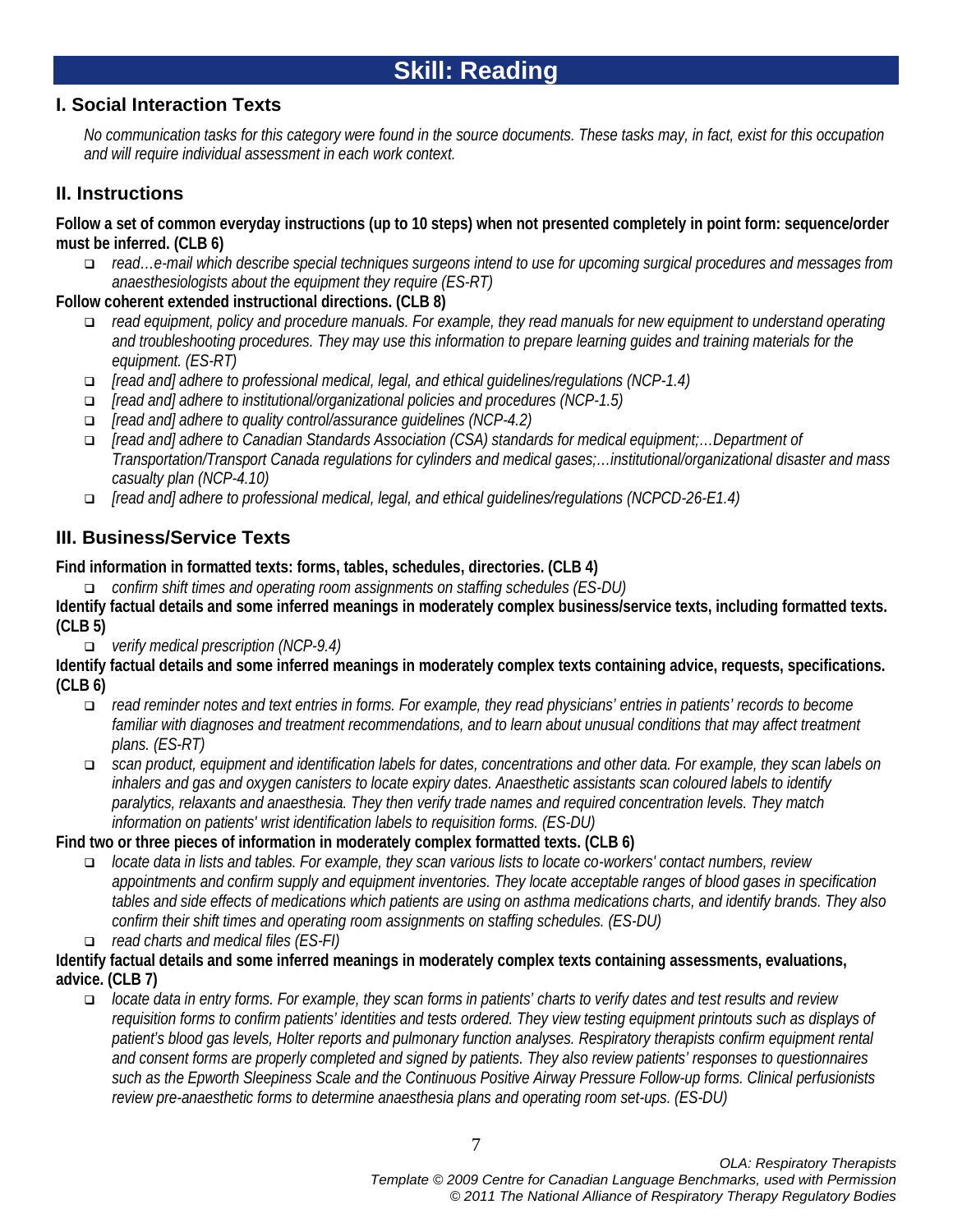**Identify factual and inferred meanings in written proposed solutions, recommendations and proposals; and in statements of rules, regulations, laws and norms of behaviour. (CLB 8)**

 *read legislation. For example, they may read the Compressed Gas Association's standards for air quality and Transportation of Dangerous Goods regulations. They may also read provincial health ministries' qualification criteria and funding application procedures for home oxygen therapies. (ES-RT)*

## **IV. Informational Texts**

**Demonstrate comprehension of a two- or three-paragraph moderately complex descriptive or narrative text on a familiar topic. (CLB 5)**

 *read entries in communication logbooks. For example, they read about changes to schedules, times and topics for in-service meetings, new equipment and changes to procedures (ES-RT)* 

### **Show comprehension of a one-page moderately complex descriptive/narrative text on a familiar topic. (CLB 6)**

- *read their organizations' policies on topics such as contagious infection control, use of personal protective equipment and cleaning and disinfecting equipment. They may read the Pulmonary Function Laboratory Management and Procedure Manual outlining standard North American procedures for all cardiopulmonary testing. (ES-RT)*
- *read memos, letters and e-mail. For example, they read memos from co-workers in their own organizations on topics such as policy changes, safety and medical procedures. They read letters from referring physicians which identify patients' medical conditions and prescribe treatments and therapies. They also read e-mail from colleagues who describe problems encountered in areas such as cardiovascular care and request possible resolutions for the problems…Respiratory therapists read e-mail about difficulties home oxygen equipment and symptoms patients are experiencing. (ES-RT)*
- *read anaesthetic plans and patients' files (ES-FI)*

*[learn] through reading or other forms of self study (ES-CL)*

- **Demonstrate comprehension of a cycle diagram, flow chart and a timeline/schedule. (CLB 6)**
	- *read schematic diagrams (ES-DU)*
	- *refer to a variety of diagrams and drawings. For example, respiratory therapists refer to assembly drawings to identify parts, switches and connections on cardiopulmonary testing equipment. Perfusionists and anaesthetic assistants verify cable and tubing connections on basic schematic drawings when troubleshooting malfunctioning heart lung bypass machines and ventilators. (ES-DU)*

### **Demonstrate comprehension of moderately complex tables, graphs, diagrams, and flow charts. (CLB 7)**

 *interpret test results displayed in graph formats. For example, they view patients' sleep and breathing graphs to determine when and what stages apnoeas and hypopnea occur. Clinical perfusionists and anaesthetic assistants monitor heart and breathing patterns to ensure patients' safety and comfort. (ES-DU)* 

#### **Trace, summarize and evaluate the development of arguments in complex expository or argumentative texts (e.g., in a rational inquiry paper or in a problem-solution paper). (CLB 10)**

- *read journal articles and research studies. For example, they may read articles in the Canadian Respiratory Journal, Canadian Perfusion and Chest to become familiar with new treatments for respiratory conditions, diagnostic methodologies, medical breakthroughs and new equipment. They may read research studies to remain knowledgeable of advancements in the field. (ES-RT)*
- *[read and] evaluate research data, methods, and outcomes with respect to validity and applicability to therapy and diagnostic procedures (NCPCD-36-E6.3)*
- *differentiate published research and results that are relevant to clinical practice (NCPCD-36-P6.3.3)*

### **Information Literacy/Reference and Study Skills Competencies**

**Access and locate three or four pieces of information in on-line electronic reference sources (e.g., World Wide Web, library databases), if available, or from print reference sources. (CLB 7)** 

- *use databases (ES-CU)*
- *search their organizations' databases to access patient information and review test results (ES-CU)*
- *use search engines to locate professional association web sites, journals, medical reference pages and information about medical equipment (ES-CU)*
- *utilize computer and electronic data management tools in a clinical setting (NCPCD-32-P5.1.3)*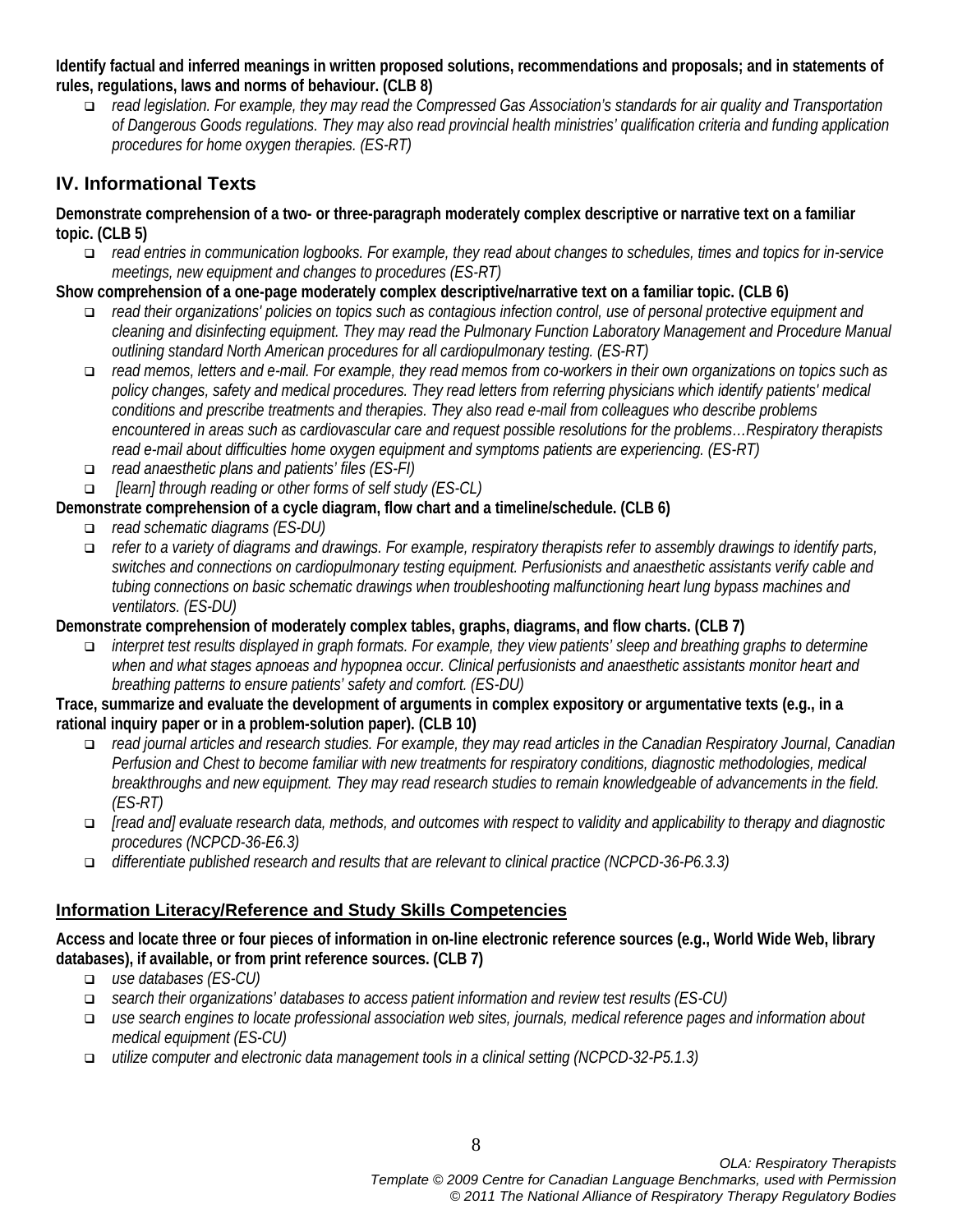### **I. Social Interaction**

*No communication tasks for this category were found in the source documents. These tasks may, in fact, exist for this occupation and will require individual assessment in each work context.*

## **II. Recording/Reproducing Information**

#### **Take notes from an oral presentation or a page of written information. (CLB 6)**

*receive and transcribe verbal orders (NCP-2.7)*

- **Write an outline or a summary of a longer text. (CLB 7)**
	- *write procedural summaries and instruction sheets for co-workers. For example, they may write summaries of procedures for new testing and treatment methods and instruction sheets for operating and disinfecting new equipment. (ES-W)*
	- *formulate [in writing] a template for an institutional disaster and mass casualty plan [for personal reference] (NCPCD-33- P4.10.2)*

### **III. Business/Service Messages**

#### **Fill out forms. (CLB 5)**

 *prepare invoices. For example, respiratory therapists employed by oxygen supply companies may calculate prices of therapy equipment and supplies and apply client-specific mark-ups and taxes. (ES-NU)*

#### **Convey business messages as written notes. (CLB 5-6)**

 *write short notes and reminders. For example, they write notes in communication logbooks to report malfunctioning equipment, request the use of shared resources and describe changes in procedures and staffing schedules (ES-W)* 

#### **Fill out moderately complex forms. (CLB 6-7)**

- *complete a variety of checklists and forms. For example, they may enter their observations of students' capabilities and progress in performance evaluation forms, note strengths and weaknesses, and make training recommendations. Clinical perfusionists complete pre-bypass checklists. Respiratory therapists complete scheduled maintenance checklists, ventilator flow sheets, blood gas summary forms and instruction checklists for new clients. Anaesthetic assistants complete detailed anaesthetic records prior to and during surgery. (ES-DU)*
- *enter patients' demographic data, test results and treatment information (ES-CU)*
- *record and track data on equipment, inventory and patients [on spreadsheets] (ES-CU)*
- *record levels of anaesthesia and drugs using specialized software programs (ES-CU)*
- *maintain documentation and records (NCP-2.5)*

#### **Convey business messages as written notes to pass on routine information, make requests, or respond to recommendations and warnings. (CLB 7)**

- *write e-mail, memos and letters. For example, they write email to ask co-workers to set up meetings and inform them of safety and equipment concerns and to suppliers to request product information. They write letters to physicians and palliative care nurses to provide test updates and ask them to reassess patients. (ES-W)*
- *formulate [in writing] an objective and effective self performance appraisal template (NCPCD-26-P1.7.2)*

#### **Convey business messages as written notes, memoranda, letters of request, or work record log entries, to indicate a problem, to request a change, or to request information. (CLB 8)**

- *prepare memos for co-workers, letters to physicians (ES-CU)*
- *apply effective written communication skills in a clinical setting (NCPCD-26-P2.1.6)*
- **Fill out forms and other materials in pre-set formats with required brief texts. (CLB 8)**
	- *write entries in patients' charts. For example, they comment on symptoms, test results, treatments administered, patients' responses and ventilator weaning measurements. Perfusionists and anaethesia assistants record exceptional reactions that occurred during surgery. (ES-W)*
	- *report and chart procedure and patient data in a clinical setting (NCPCD-82-17.18.7)*

#### **Write letters to request and to respond to requests for information, directions, service/product, clarification, permission. (CLB 9)**

*may write memos to instruct patients about medications and use of oxygen equipment (ES-W)*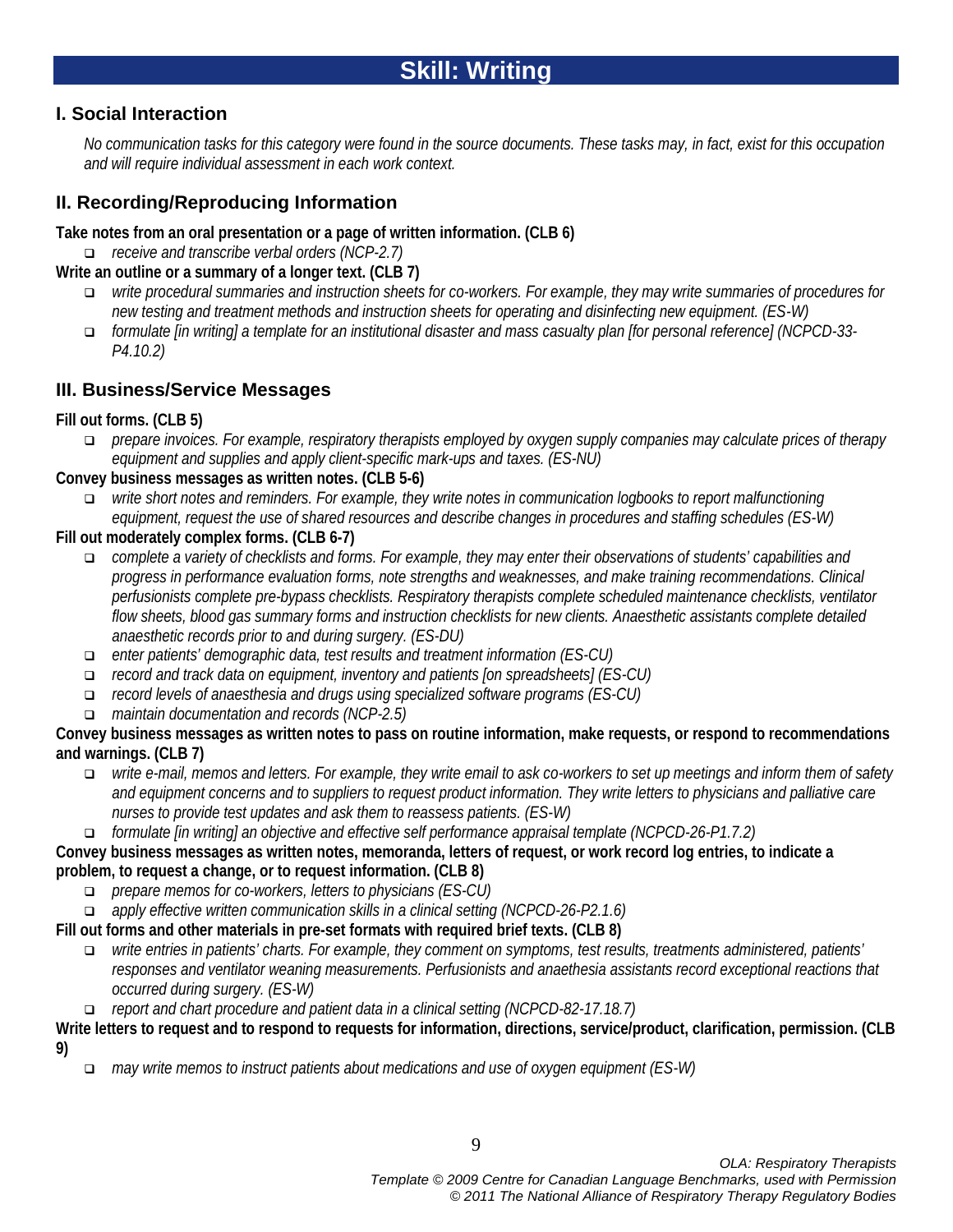## **IV. Presenting Information**

**Write a paragraph to relate/narrate a sequence of events; to describe a person, object, scene, picture, procedure or routine; or to explain reasons. (CLB 5)**

*collect and provide [in writing] workload measurement data (NCPCD-35-E54)* 

**Write one or two paragraphs to: relate a familiar sequence of events, tell a story; provide a detailed description and comparison of people, places, objects and animals, plants, materials, or routines; or to describe a simple process. (CLB 6)** *utilize medical terminology and abbreviations in a clinical setting (NCPCD-27-P2.4.2)* 

**Write two or three paragraphs to narrate a familiar sequence of events from the past; to tell a story; or to provide a detailed description, comparison. (CLB 7)**

*(write) shift report using established guidelines and formats in a clinical setting (NCPCD-28-P2.7.2)* 

**Write three or four paragraphs to narrate a historical event; to tell a story; to express or analyse opinions on a familiar abstract topic; or to provide a detailed description and explanation of a phenomenon or a process (CLB 8)** 

- *prepare training materials and patient handouts (ES-CU)*
- *document patient assessment, patient procedures and patient progress in a clinical setting (NCPCD-28-P2.5.2)*
- *record all pertinent observations and data as per hospital protocol in anesthetized patients (NCPCD-56-P12.4.6); with respect to (for example) emergence and post-operative monitoring (NCPCD-56-P12.5.6); fluid/blood replacement (NCPCD-57- P12.6.3); anesthetic procedure outside operating room (NCPCD-58-P12.10.7); conscious sedation anesthesia (NCPCD-58- P12.11.8)*

#### **Write a paper, essay, report or story to narrate a sequence of events from the past. (CLB 9)**

- *write short reports. For example, clinical supervisors may write short reports on policy standards for care in respiratory therapies and cardiology technologies. They include recommendations for review by regional committees. (ES-W)*
- *evaluate, document and report the results of a sleep study in a clinical setting (NCPCD-82-17.17.7)*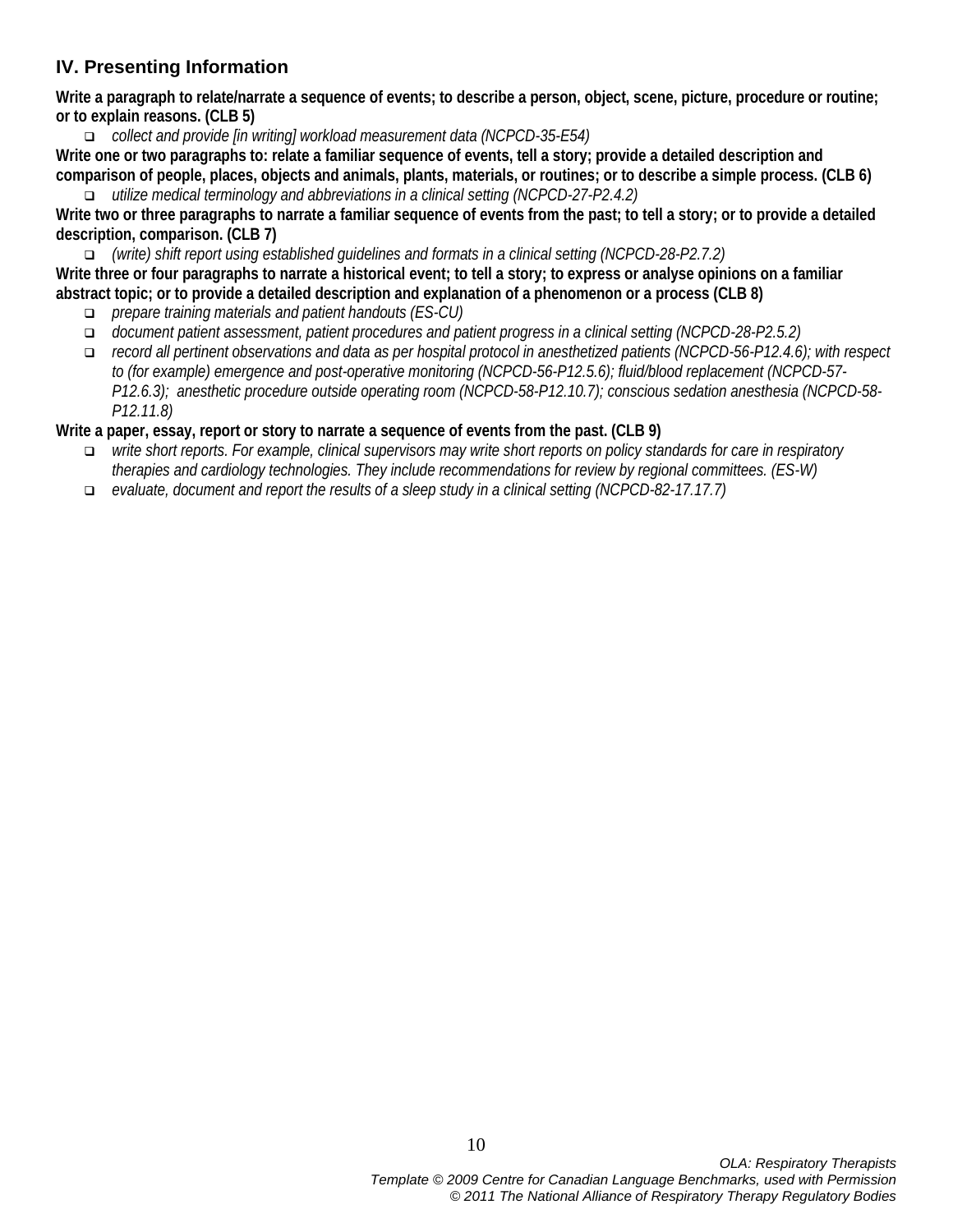| For more information about:                                                                       | Contact:                                                                                                                                                                                                                                                                                                                                                                                                      |
|---------------------------------------------------------------------------------------------------|---------------------------------------------------------------------------------------------------------------------------------------------------------------------------------------------------------------------------------------------------------------------------------------------------------------------------------------------------------------------------------------------------------------|
| Canadian Language<br><b>Benchmarks or Occupational</b><br>Language Analyses                       | Centre for Canadian Language Benchmarks<br>400 - 294 Albert Street<br>Ottawa, ON K1P 6E6<br>Ph. (613) 230-7729<br>Fax: (613) 230-9305<br>Email: info@language.ca<br>Website: www.itsessential.ca                                                                                                                                                                                                              |
| <b>National Competency Profile</b><br>for Respiratory Therapists and<br><b>Companion Document</b> | The National Alliance of Respiratory Therapy Regulatory Bodies<br>c/o OPIQ<br>1440, rue Ste-Catherine Ouest, bureau 320<br>Montréal (Québec) H3G 1R8<br>Tel: (613) 731-3164<br>Fax: (613) 521-4314<br>Email: info@nartrb.com<br>0r<br>The Saskatchewan College of Respiratory Therapists (SCRT)<br>218-408 Broad St<br>Regina, SK S4R 1X3<br>Tel: (306) 789-3359<br>Fax: (306) 789-3358<br>Email: cec@scrt.ca |
| <b>Essential Skills Profiles</b>                                                                  | Human Resources and Skills Development Canada<br><b>Skills Information Division</b><br>Human Resources Partnerships<br>112 Kent Street, Tower B, 21st floor<br>Ottawa, Ontario K1A 0J9<br>http://www.hrsdc.gc.ca/eng/workplaceskills/essential_skills/g<br>eneral/home.shtml                                                                                                                                  |